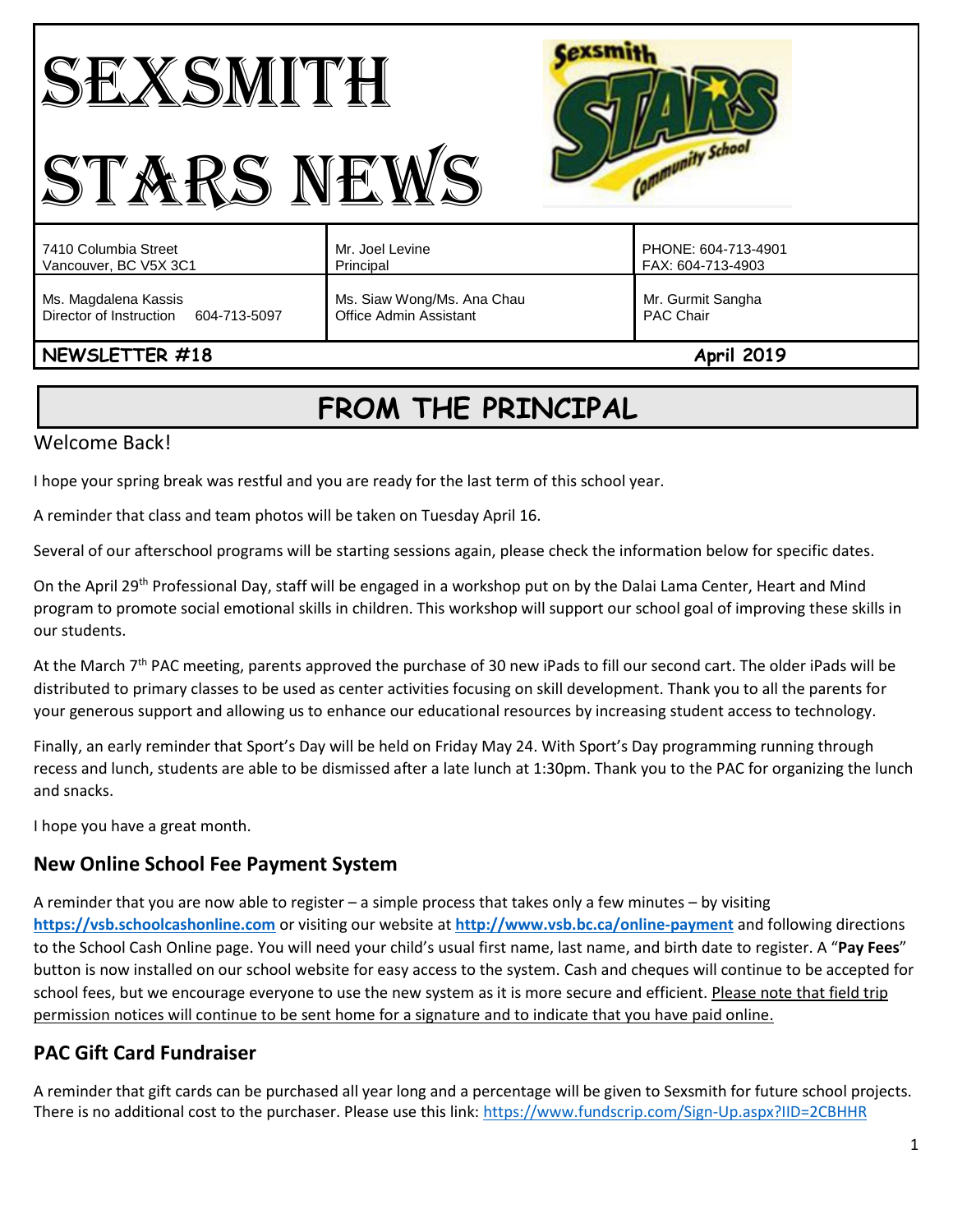## **Welcome to Kindergarten**

On Tuesday May 7, Sexsmith will host our annual Welcome to Kindergarten event. Registration starts at 10:30am, with the program starting just before 11:00am. This is a government sponsored program to introduce school readiness skills to our incoming kindergarten students. Participants rotate through several stations doing activities and receive a goody bag of materials to take home to practice over the summer. The Vancouver Public Library and the South Community Health Centre will both be available to present information. The program is open to all kindergarten students registered at Sexsmith for September 2019. Please RSVP by contacting the office at 604 713-4901 or email [studentrecordssexsmith@vsb.bc.ca.](mailto:studentrecordssexsmith@vsb.bc.ca)

## **Spring Afterschool Programs at Sexsmith**

#### **Elementary Drawing Class -**

Gr. 1-6 \$148 April 18 - June 6 (8 weeks) Thursdays, 3:05-4:15pm Library

The season of spring gives our artists new inspiration and lessons like the Bee Graphic and historical Model T. Every child will draw their lesson in detail and learn new techniques like how to add a little whimsy to our version of Aladdin's Lamp and some adorable Baby Dragons. Creativity, imagination and whole brain learning are all happening every week. Sign up today! All NEW Lessons Every Session!

Young Rembrandts – Educational art classes, lessons, and drawing programs for kids in Metro Vancouver, British Columbia. Call 604-448-8883[.www.youngrembrandts.com](http://www.youngrembrandts.com/)

#### **Moresports Multisport: Gr. K-1**

April 26 – June 21: 8 sessions (No session May 17) Fridays 3-4PM

Freeze tag, Dodgeball, 4-corner soccer, Parachute & more! Come along to your elementary school gymnasium Fridays after school for an hour of active fun with your friends. Moresports Multisport focuses on developing your fundamental movement skills, team-building, and having fun. Participants are to meet in your elementary school gym at 3:00pm. Please come prepared with appropriate active wear, and bring a water bottle and a snack.

#### **Moresports Dodgeball & Handball: Gr. 5-7**

April 26 – June 21: 8 sessions (No session May 17) Fridays 4-5PM

Do you love to play Dodgeball or Handball?! Moresports Dodgeball & Handball is offered to grades 5-7 of any skill level. Join with your friends afterschool and improve your fundamental throwing skills. Focus will be on training agility, learning the official rules of BC dodgeball and having fun! Participants are to meet in the elementary school gym at 4:00pm. Please wear appropriate footwear, and bring a water bottle.

**\*NEW\* Registration opens online and through the phone with Marpole-Oakridge CC on Thursday, April 4th**. A few spots will be held for in-person registration on Thursday, April 11<sup>th</sup> from 8:30-9:30am at the school in front of the office.

#### **Ongoing Pick Up and Drop off Concerns**

- **1. Please do not go past the roundabout when dropping off or picking up students and do not park in the limited spots we have available for school staff.**
- **2. We have had several complaints from parents that cars are stopping on 59th and blocking traffic as they drop off their child as well as having their child cross between cars. Children must not be crossing the road in the middle of the street. Please remember to go slow and respect traffic and parking rules at all times, particularly when dropping off and picking up students.**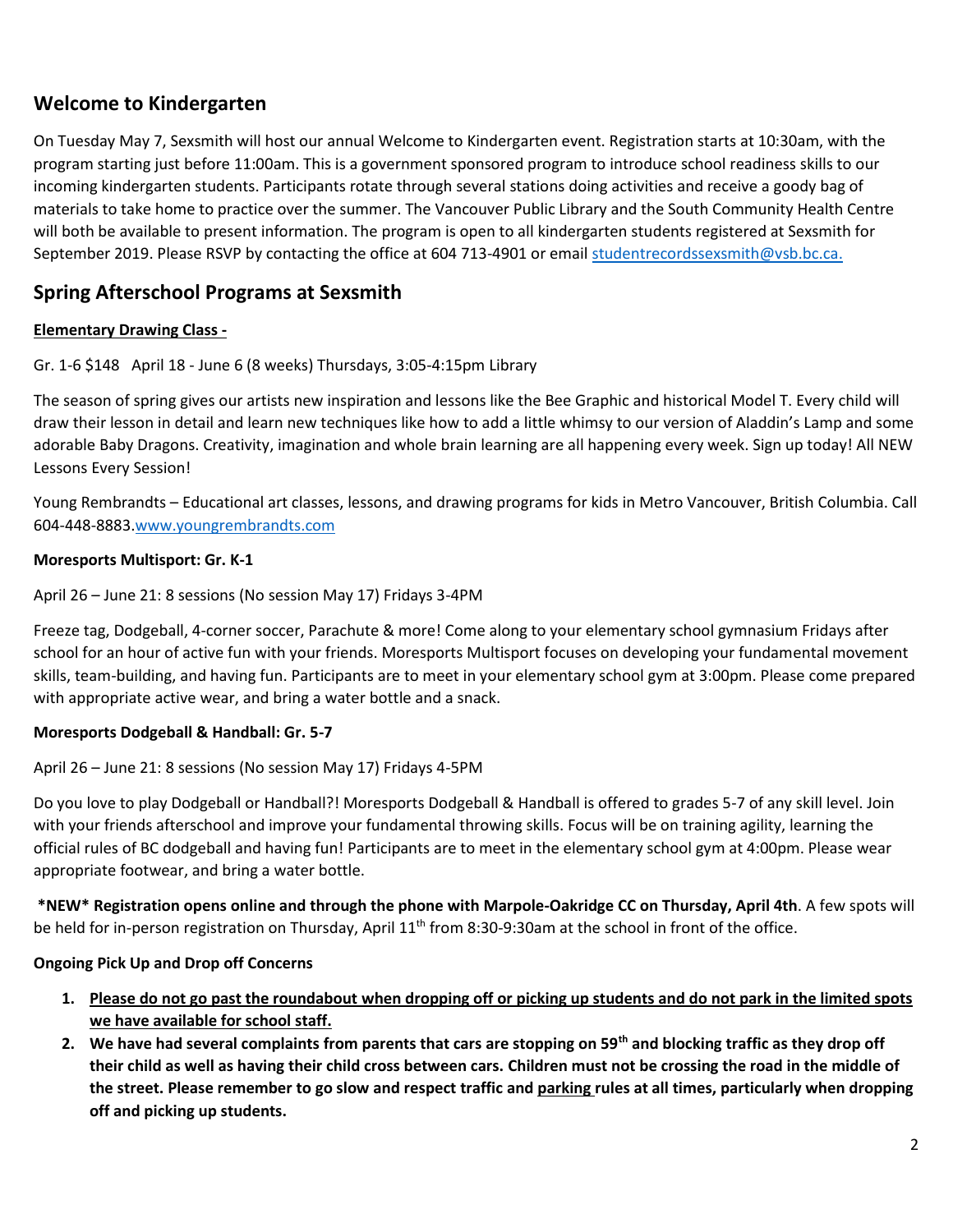**3. Our upper west side doors are locked for security reasons. Please do not knock on the door during class time to be let in. If you arrive late, you will need to go around to the doors closest to the office to enter the school.** 

## **PAC News**

The PAC meeting was held on Thursday, March 7<sup>th</sup> at 6:30pm. Several parents attended. Minutes will be posted on the "Families" tab of the school website under "Parent Advisory Council". The next meeting is on **Thursday, April 25th** at 6:30pm in the library. All parents are welcome to attend**.** Please note that the PAC AGM will be held on Thursday June 13 @ 6:30pm. **Online volunteer lists are now available to sign up [here.](https://www.vsb.bc.ca/schools/jw-sexsmith/Families/Volunteer/Pages/default.aspx?rf=60dffc84-32f0-4e6d-91f4-029ada54abc9)** Volunteers can communicate any issues with the coordinator by clicking on the blue button below the sign-up sheet labelled "Contact the sign-up sheet manager". As well, if you would like to contact PAC please emai[l sexsmithvolunteers@gmail.com.](mailto:sexsmithvolunteers@gmail.com)

## **NEW SPRING SESSION FOR VANCOUVER CHESS SCHOOL @ SEXSMITH!**

This comprehensive and progressive program allows students to learn how to play chess in the optimal manner by gradually increasing complexity. Within 1.5 class hour we will teach our students different chess concepts, solve a large variety of tactical exercises, play practice games and tournaments. In addition, our students can use a wide range of our own unique on-line resources and software for homework, class material and games.

|                                                | <b>Why Chess?</b>                                       | <b>Program Dates</b>                                                         |
|------------------------------------------------|---------------------------------------------------------|------------------------------------------------------------------------------|
|                                                | • Exercise both sides of your<br>brain                  | 11 Wednesdays, April 10 - June<br>19th Join any time!                        |
|                                                | • Enhance academic skills of<br>reading and mathematics | Time: $3 \text{ pm} - 4:30 \text{ pm}$                                       |
|                                                | • Improve your memory                                   | Room: Library                                                                |
|                                                | and concentration                                       | Program Fees: \$15 per class                                                 |
| $\overline{a}$                                 | • Boost your creativity and                             | paid in full upon registration                                               |
|                                                | problem-solving skills                                  | Registration                                                                 |
| <b>Before&amp;After</b><br><b>School Chess</b> | • Develop long term planning<br>and foresight           | Register online at<br>http://www.vanchess.ca/group<br>s->Vancouver->Chess in |
| Program                                        | • Foster critical thinking and life<br>skills           | Schools -> J.W. Sexsmith ES                                                  |

## **Events and Activities for Parents**

**Parent Education Series - Child and Youth Wellbeing Workshops FREE series (register with password: vsb)**

Understanding the Brain and How Technology Affects Your Brain Tuesday April 9 Laurier Elementary School 7:00-8:30pm *[https://www.eventbrite.ca/e/laurier-pac-hosts-parent-workshop-understanding-the-teenage-brain-tickets-](https://www.eventbrite.ca/e/laurier-pac-hosts-parent-workshop-understanding-the-teenage-brain-tickets-58767826150)[58767826150](https://www.eventbrite.ca/e/laurier-pac-hosts-parent-workshop-understanding-the-teenage-brain-tickets-58767826150)*